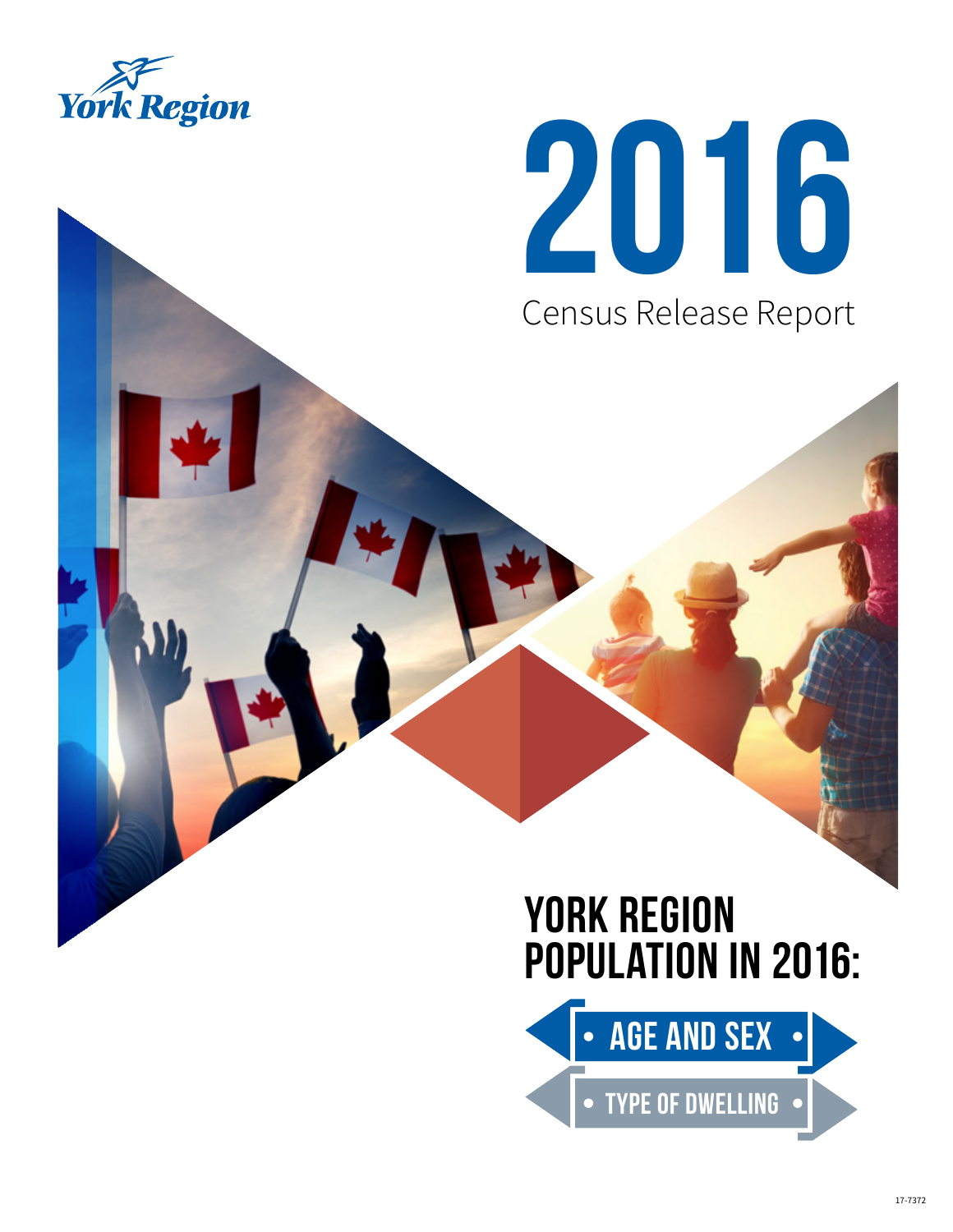# YORK REGION POPULATION IN 2016:

AGE AND SEX

# TYPE OF DWELLING

# Women outnumber men in York Region in 2016





York Region accounts for

# York Region's population is aging



# York Region's youngest generation is declining

**The population of children aged 4 and under has declined by almost 1,500 or 2.5%**



Working age residents (25-64 years) represent

 $\frac{0}{0}$ 

OF YORK REGION'S<br>TOTAL POPULATION

**Centenarians, those 100 and older, are the fastest growing population in York Region**



York Region's median age is **39.9 years old** – the second oldest in the GTA

**Growth in total households between 2001 and 2016 increased by 133,900 or 60%**



**Between 2001 and 2016 the number of one-person households increased by 98.5%**

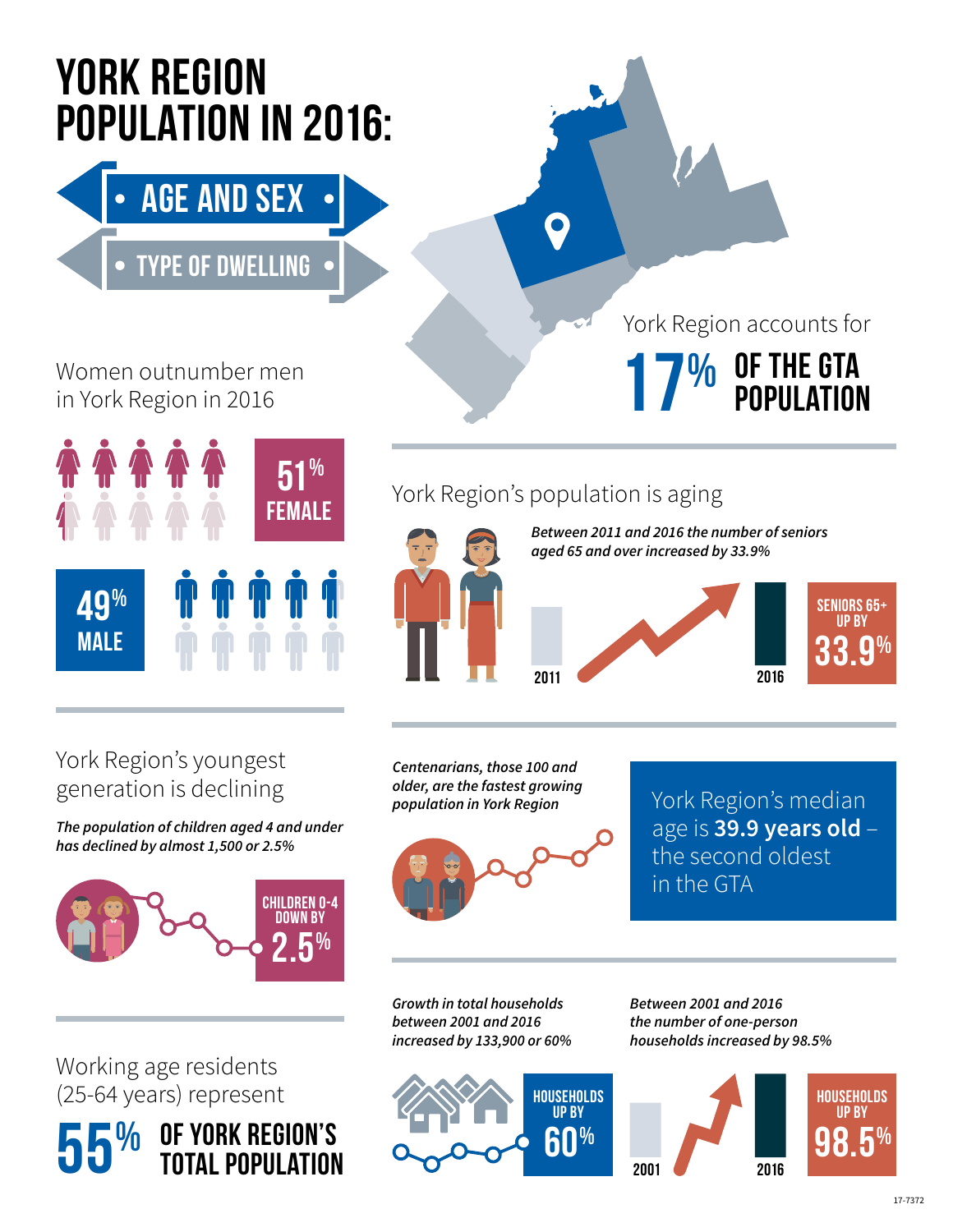

#### **York Region Population in 2016: Age and Sex, and Type of Dwelling**

On May 3, 2017 Statistics Canada released a second series of data from the 2016 Census on age and sex, and type of dwelling. This summary focuses on statistics for age, sex, type of dwelling and household size for York Region and its nine local municipalities. Historical trends and comparisons with other municipalities in the GTA will also be highlighted when appropriate. The data presented in this summary can be used to better understand York Region's changing demographics, labour market, retirement and housing as well as to inform policy analysis and program planning.

## **Highlights**

- York Region's population in 2016 was comprised of 48.7% males and 51.3% females (540,755 men and 569,150 women).
- In 2016, York Region's population accounted for 17.3% (1,109,910) of the GTA total.
- York Region was home to 18.3% (195,575) of all GTA children (0 to 14 years), 17.5% (146,875) of GTA youth (15 to 24 years), 17.0% (605,540) of GTA working-age (25 to 64 years) and 17.2% (161,925) of GTA seniors (65 years and over).
- Toronto and York Region had the highest average ages in the GTA, at 40.6 and 39.9 years respectively.
- Seniors accounted for a record high share of the population in York Region at 14.6% (161,925) in 2016, up from 11.7% (120,935) in 2011.
- Centenarians (100 years and over) were the fastest-growing age group between 2011 to 2016, at 62.5% (nearly 200 people in 2016).
- Markham had the largest number of seniors (almost 50,000), representing 30.8% of the total senior population in York Region.
- The number of seniors (65 years and over) increased 33.9% between 2011 and 2016 to nearly 162,000. This rate of growth was higher than that of children (0 to 14 years) at 1.8%, youth (15 to 24 years) at 2.2%, and those of working age (25 to 64 years) at 5.2%.
- For the first time in nearly three decades the population of children aged 0 to 4 years declined since the previous census (-2.5%).
- Between 2011 and 2016, the number of preschool children (0 to 4 years) declined in the four local municipalities of Richmond Hill (-12.7%), Vaughan (-9.9%), Aurora (-8.2%) and Newmarket (-1.1%).
- Among all of York Region's local municipalities, Whitchurch-Stouffville had the largest percentage of children aged 0 to 4 years (7.0% or 3,220) .
- In 2016, the most common dwelling type in York Region was still the single-detached house, representing 63.8% (227,725) of the total [occupied private dwellings](http://www12.statcan.gc.ca/census-recensement/2016/ref/dict/dwelling-logements006-eng.cfm) in York Region.
- During the 15 years between 2001 and 2016, the number of one-person households increased by 98.5% to nearly 52,500 households, outpacing the growth rate of households of all other household sizes.

#### **Community and Health Services**

Strategies and Partnerships

www.york.ca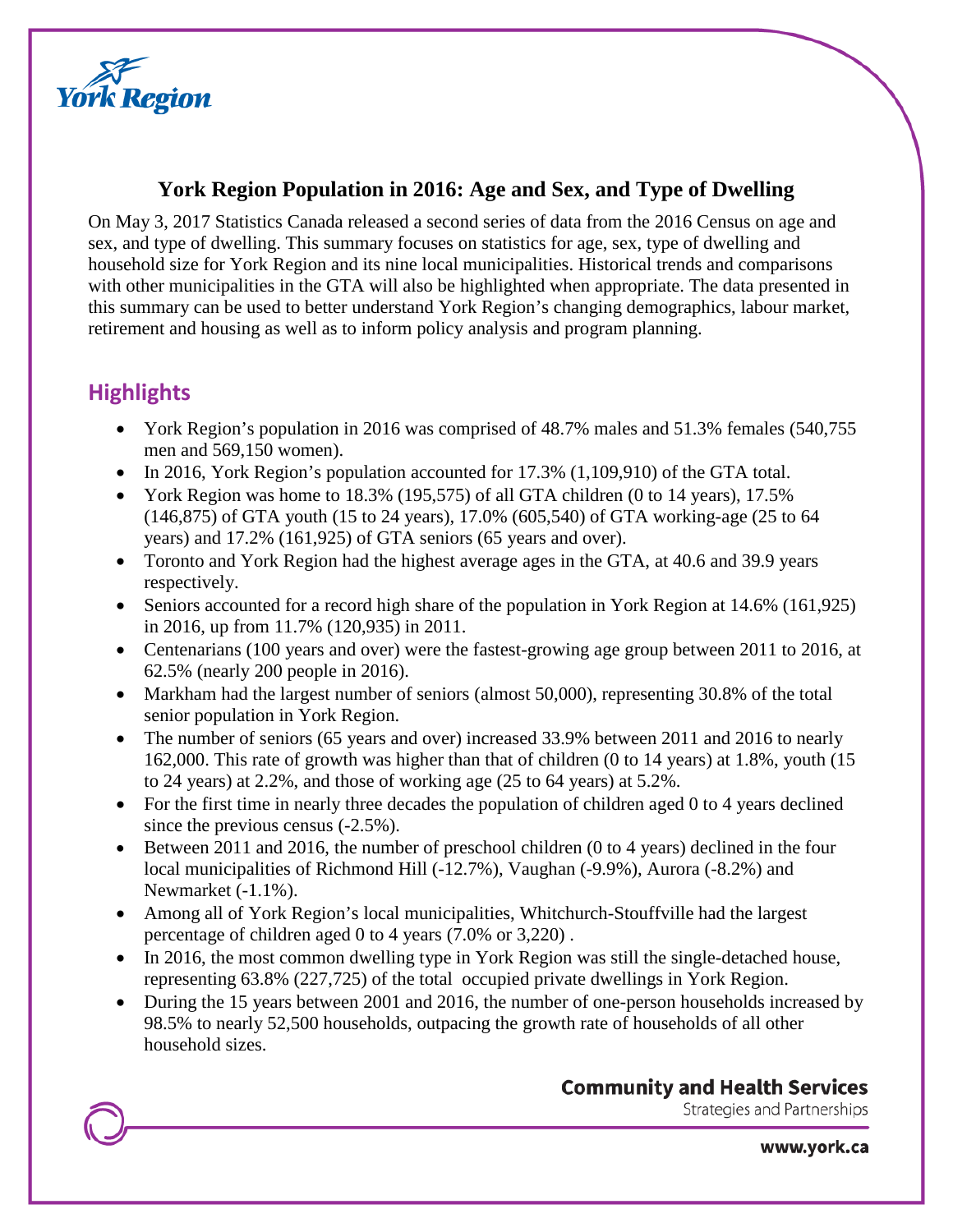## **Regional Portrait**

#### **York Region's senior population growing most rapidly**

- The 2016 Census counted 161,925 seniors (65 years and over) in York Region, an increase of almost 41,000, or 33.9% between 2011 and 2016.
- The share of the senior population in York Region accounted for a record high 14.7% of the total population in 2016, up from 11.7% in 2011.
- In comparison, the number of children aged 0 to 14 years increased only by about 3,400, or 1.8% to 195,580 since 2011.
- Despite the growth in numbers, the share of children 0 to 14 years went down from 18.6% in 2011 to 17.6% in 2016.
- The gap between the number of seniors and the number of children is gradually decreasing.



- Between 2001 and 2016, the number of youth (15 to 24 years) increased slightly by about 3,150, or 2.2%, and accounted for 13.2% of the regional population in 2016, down from 13.9% in 2011.
- The working-age population (25 to 64 years) reached about 605,540 in 2016, an increase of almost 30,000, or 5.2%, since 2011. Those of working-age represented 54.6% of the total population in York Region in 2016, down from 55.8% in 2011.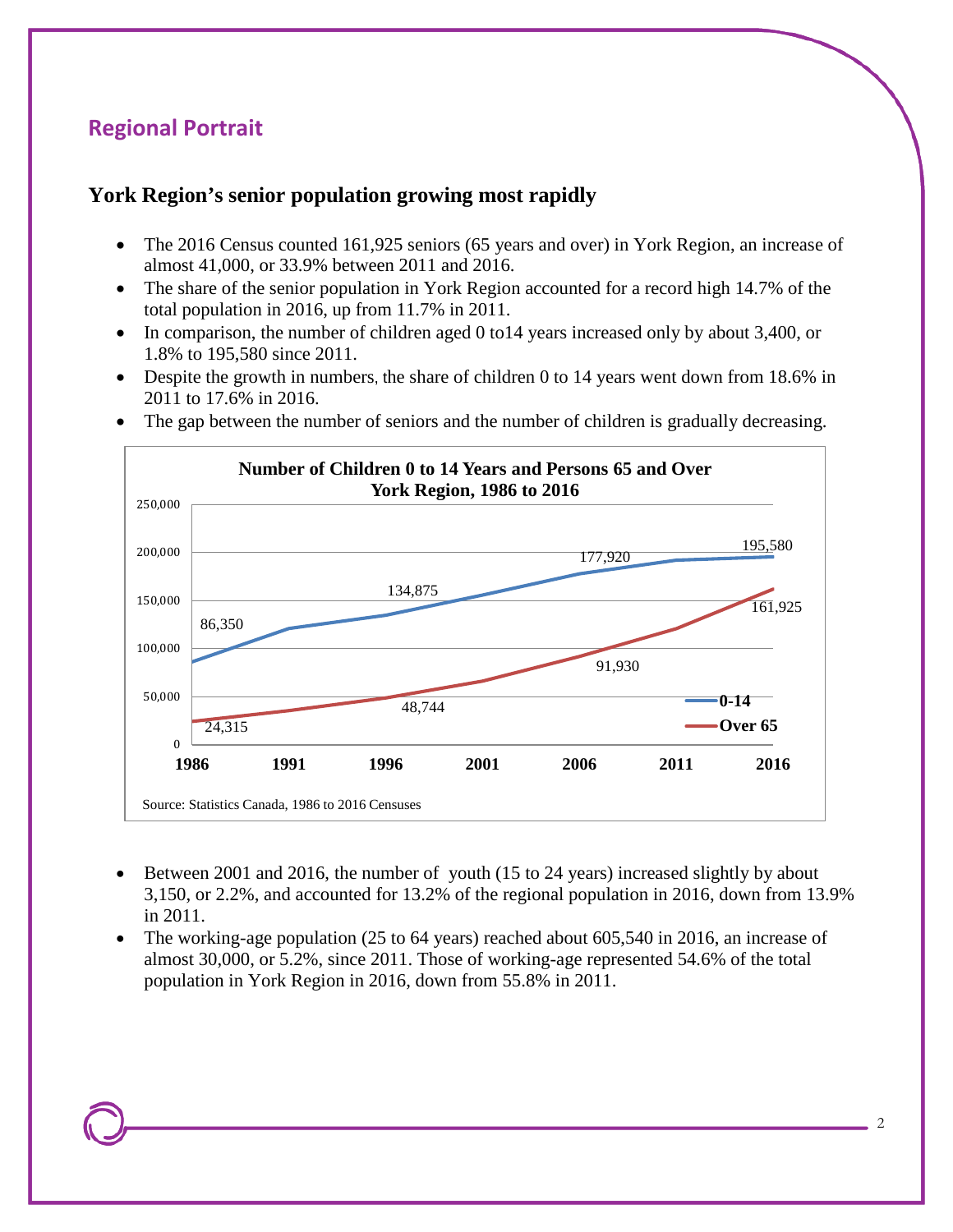#### **For the first time in nearly three decades, the number of children aged 0 to 4 years declined**

- York Region's population as a whole is aging and is doing so more quickly than at any time in the past. In 2016, the average age of York Region's population was 39.9 years, up from 39.3 years in 2011.
- In 2016, all five-year age groups with a growth rate higher than 20% were above age 65.
- Centenarians were the fastest-growing age group between 2011 to 2016, at 62.5% (nearly 200 people in 2016).
- Of all the five-year age groups in York Region (excluding centenarians), the 65 to 69 year old group experienced the highest increase in 2016, at almost 47.5%.
- In contrast, the region's youngest age group (0 to 4 years) is declining. For the first time in 30 years, the number of children aged 0 to 4 years decreased in York Region since the previous census, by almost 1,500 children (or -2.5%).
- Despite the fact that the working-age population grew between 2011 and 2016, numbers in the age groups of 35 to 39, 40 to 44 and 45 to 49 years decreased.

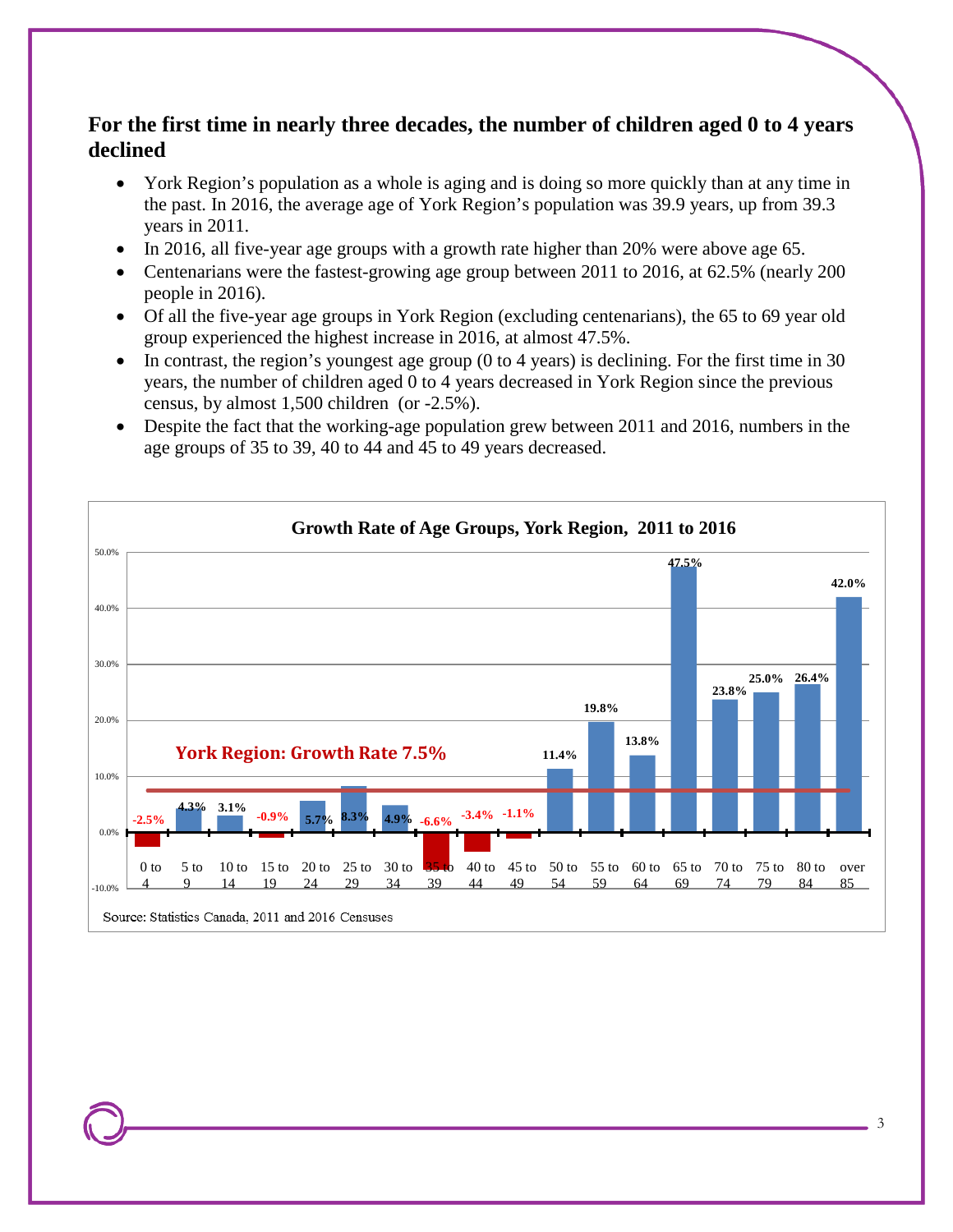#### **Females outnumbered males in 2016**

- Overall, in 2016 York Region had more females than males, at 51.3% and 48.7% respectively (569,150 women and 540,755 men).
- There were 95 men for every 100 women in 2016. This was down from 96 men in 2011.
- York Region had slightly more women than men in the working-age group (52.2% women and 47.8% men).
- Among seniors, the share of women aged 65 and over decreased from 54.2% in 2011 to 53.8% in 2016.

#### **York Region's Labour Force is Aging**

- Historically,York Region have always had more young residents in the age group 15 to 24 years (the age when people typically enter the labour force) than those in the age group 55 to 64 years (the age when people typically leave the labour force).
- For example, in 2001, for every 100 person aged 55 to 64 years, there were 160 persons in the age group 15 to 24 years (the labour force replacement ratio of 1.6).
- By 2016, this ratio had fallen to 1.0 for the first time, making the number of people in both age cohorts almost equal. The 2016 Census counted 146,465 persons aged 55 to 64 years and 146,875 persons aged 15 to 24 years in York Region.



Sources: Statistics Canada, 2001, 2001 and 2016 Censuses.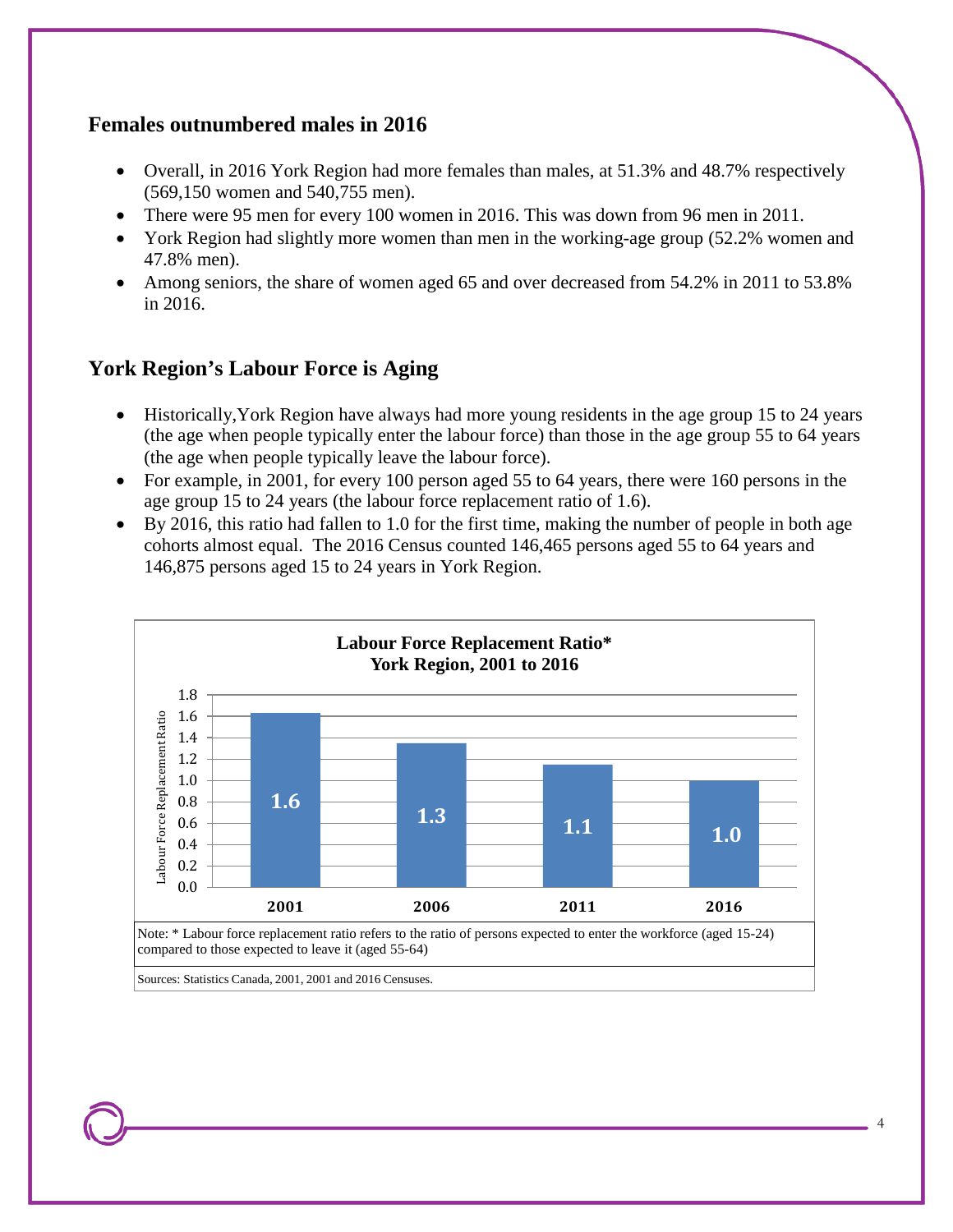# **Portrait of Local Municipalities**

#### **Number of seniors on the rise everywhere in York Region**

- The number of seniors (65 years and over) increased by at least 25% in all of York Region's local municipalities between 2011 and 2016.
- The largest increases occurred in Whitchurch-Stouffville (38.0%), Richmond Hill (35.8%), and Vaughan (35.1%).
- Seniors accounted for 16.0% (7,320) of the total population of Whitchurch-Stouffville. This was the highest proportion of seniors among all local municipalities in York Region, followed by King (15.3% or 3,760) and Markham (15.2% or 49,915).
- Markham had the largest number of seniors (almost 50,000), representing 30.8% of the total senior population in York Region.

#### **Increase in the number of working-age in all York Region's local municipalities**

- Between 2011 and 2016, the growth rate of working-age residents (25 to 64 years) increased in all York Region's local municipalities.
- The growth rate of working-age residents was highest in King (22.7%) and Whitchurch-Stouffville (16.7%), and lowest in Richmond Hill (2.8%) and Newmarket (3.9%).
- Despite the fact that the total working-age population increased across all local municipalities in York Region, the number of working-age adults aged 35 to 49 years decreased everywhere except in Whitchurch-Stouffville where there was a 20.5% increase and in King where there was an increase of 11.5%. The greatest declines were in Georgina (-14.4%) and Aurora (-9.5%).

#### **The youth population declined in four of the nine local municipalities**

- Four of the nine local municipalities in York Region experienced declines in their youth populations (15 to 24 years) since 2011.
- The largest declines were in East Gwillimbury (-7.0%) and Georgina (-5.9%).
- The other five municipalitites experienced growth of their youth population, with the largest increases occurring in Whitchurch-Stouffville (16.0%) and King (10.5%.)
- Both Aurora and Newmarket had the highest youth share of the total local municipal population, at 14.4% (8,000) and 14.2% (11,935) respectively.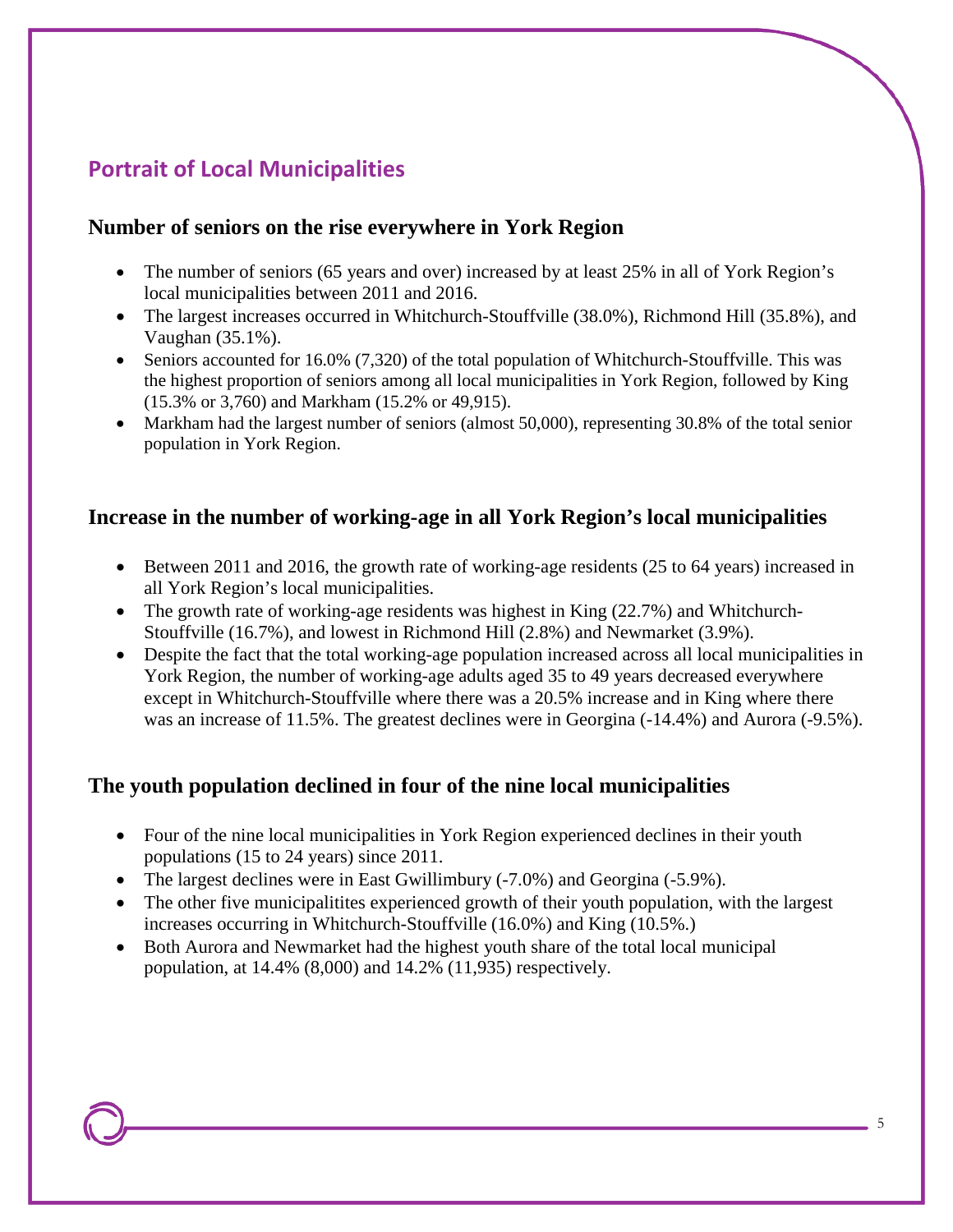#### **The number of preschool children declined in four local municipalities**

- Between 2011 and 2016, the number of preschool children (0 to 4 years) decreased in Richmond Hill (-12.7%), Vaughan (-9.9%), Aurora (-8.2%) and Newmarket (-1.1%).
- The other local municipalities in the Region experienced increases in the numbers of preschool children, with the largest growth rates in King (42.0%) and Whitchurch-Stouffville (20.8%).
- Whitchurch-Stouffville had the largest percentage of children 0 to 4 years (7.0% or 3,220) among all York Region's municipalities.
- Markham and Vaughan had the largest numbers of children aged 0 to 4 (about 17,000 and 16,300) respectively), representing 29.9% and 28.4% of the total preschool population in York Region.
- Between 2006 and 2011, the numbers of school-aged children (5 to 14 years) declined in Georgina (-6.5%) and Aurora (-4.2%).
- Whitchurch-Stouffville and King experienced the highest growth rates in school age children (5 to 14 years), 32.1% and 25.4% respectively.

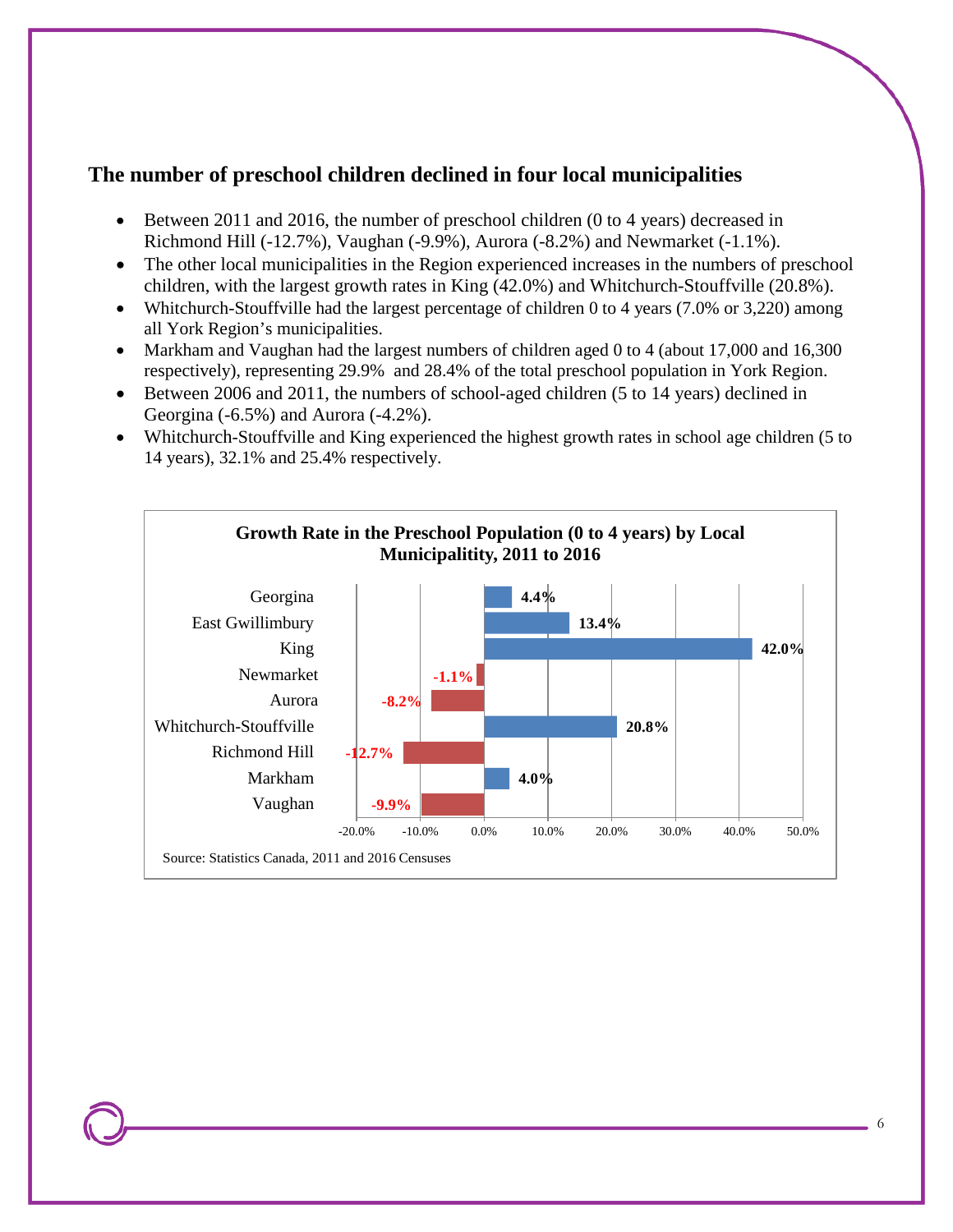### **York Region and the GTA**

.

#### **The number of seniors (65 years and over) increased between 2011 and 2016 in all GTA municipalities**

- From 2011 to 2016, the number of seniors increased faster in York Region (33.4%) and Peel (30.1%) compared to the City of Toronto (13.1%).
- Toronto and York Region had the highest median ages in the GTA, at 40.6 and 39.9 years respectively. However, these averages were below the national and provincial averages of 41 years.
- The 2016 Census showed that 18.3% of York Region's population was comprised of children 0 to 14 years compared to 16.5% across the rest of the GTA and 16.4% for all of Ontario.
- In 2016, York Region accounted for 17.3% of the GTA population. York Region had 17.0% of all GTA children 0 to 4 years, 17.5% of GTA youth (15 to 24 years), 17.0% of the GTA working-age population (25 to 64 years) and 17.2% of GTA's seniors (65 years and over).
- Of all the GTA municipalities, Durham was the only one to experience an increase in the number of preschool children (0 to 4 years) at 2.9%, while the rest of the municipalities observed declines.

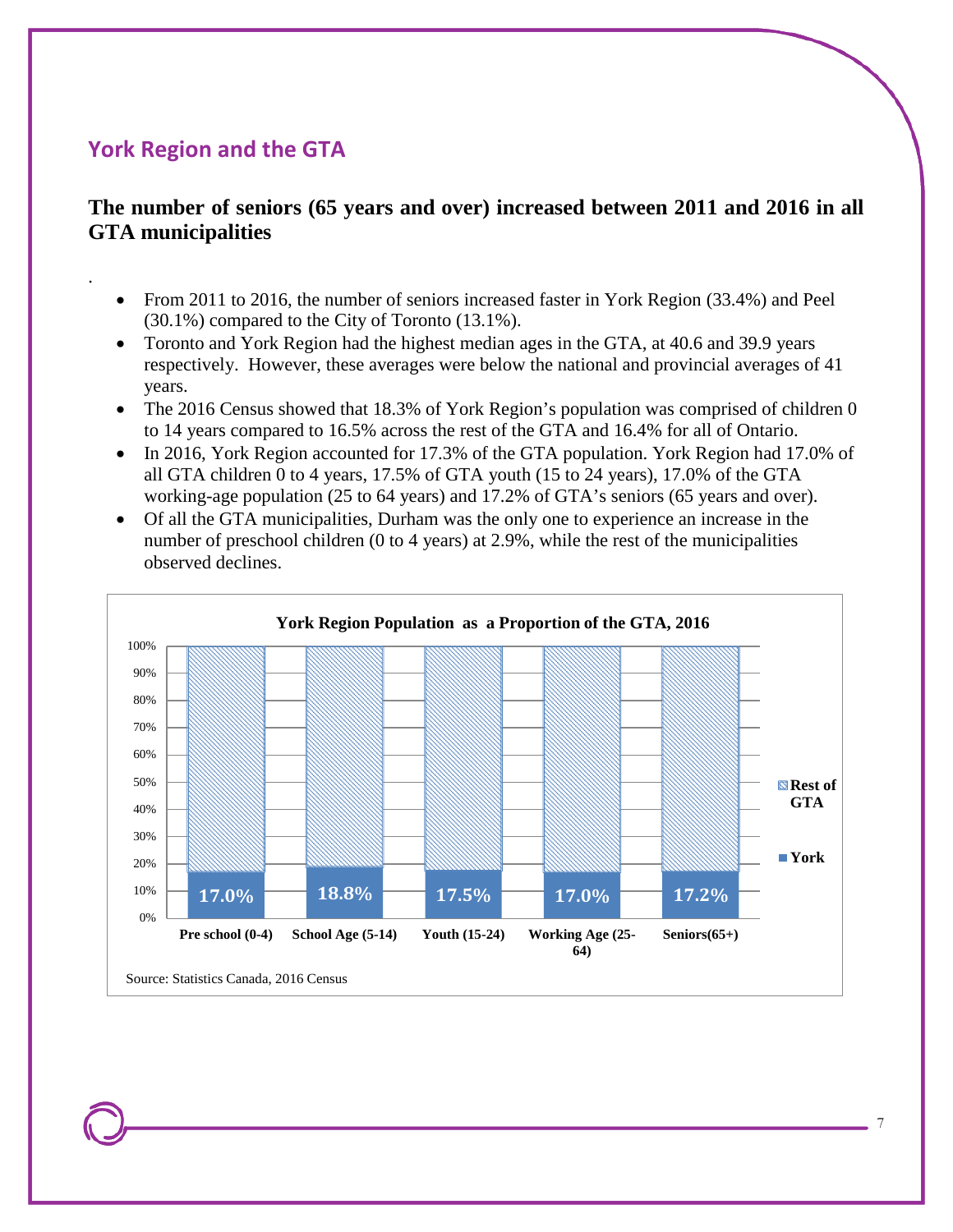## **Household Size and Type of Dwellings**

The 2016 Census of Population enumerated 357,085 private households in York Region, representing 15.4% of all households in the GTA. The number of households in York Region grew by 60.0% during the 15 years since 2001, an increase of 133,900 households.

#### **Household size has been declining**

- The trend towards smaller households in York Region continues as the population ages, as more residents live alone, and as more families have fewer or no children at home.
- In 2016, the dominant household size in York Region was four persons or more (i.e. a family with two parents and two or more children).
- During the 15 years since 2001, the proportion of large households (those with four or more persons) continued to decrease with each successive census (from 44.6% or 99,540 in 2001 to 38.8% or 138,630 in 2016).
- In contrast, there has been continuous growth in the number of one-person households. Between 2001 and 2016, the number of one-person households increased by 98.5%, outpacing the growth rate of households of all other sizes. In 2016, about one out of seven (14.7% or 52,500) households in York Region consisted of only one person.



- The proportions of households of different size also varied across the nine local municipalities in York Region.
- Georgina and Newmarket had the largest proportions of one-person households, at 21.0% (3,560) and 17.9% (5,120) respectively.
- Vaughan had the largest proportion of four or more person households (43.5% or 41,045), followed by Markham (40.3% or 41,390).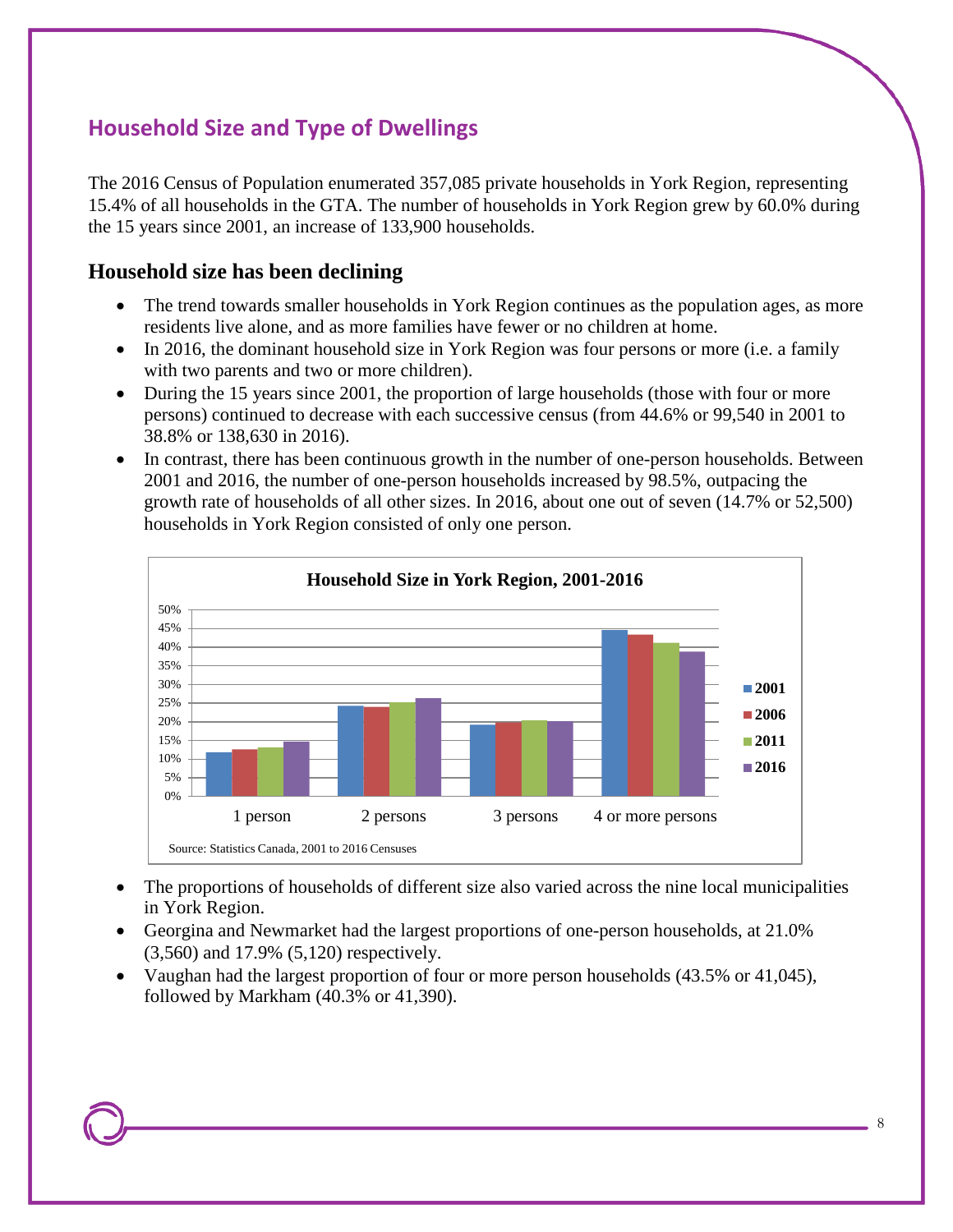#### **The mix of structural dwelling types has changed over time**

- In 2016, the most common dwelling type in York Region was the single-detached house, representing 63.8%, or 227,725, of the total [occupied private dwellings](http://www12.statcan.gc.ca/census-recensement/2016/ref/dict/dwelling-logements006-eng.cfm) in York Region.
- Approximately 6.1% of the Region's households were living in semi-detached dwellings.
- The remaining 30.1% of households were living in the higher-density housing types, such as apartments or duplexes (17.7%) and row houses (12.3%).
- During the 15 years between 2001 and 2016, the proportion of single-detached dwellings in the Region decreased from 74.6% to 63.8% of all dwellings. During the same time period, the total share of apartment units increased from 12.4% to 17.7% of the total private dwellings in York Region.



- Single-detached houses remain the predominant form of dwelling type, particularly in rural communities. In 2016, the proportion of single-detached units was highest in King (86.9%), East Gwillimbury (83.0%), and Georgina (82.4%). This proportion was lowest in Richmond Hill (58.7%).
- Richmond Hill and Markham had the highest proportions of apartments, at 22.1% and 20.7% respectively, while Aurora had the highest proportion of row houses (17.8%) among all local municipalities in York Region.

9